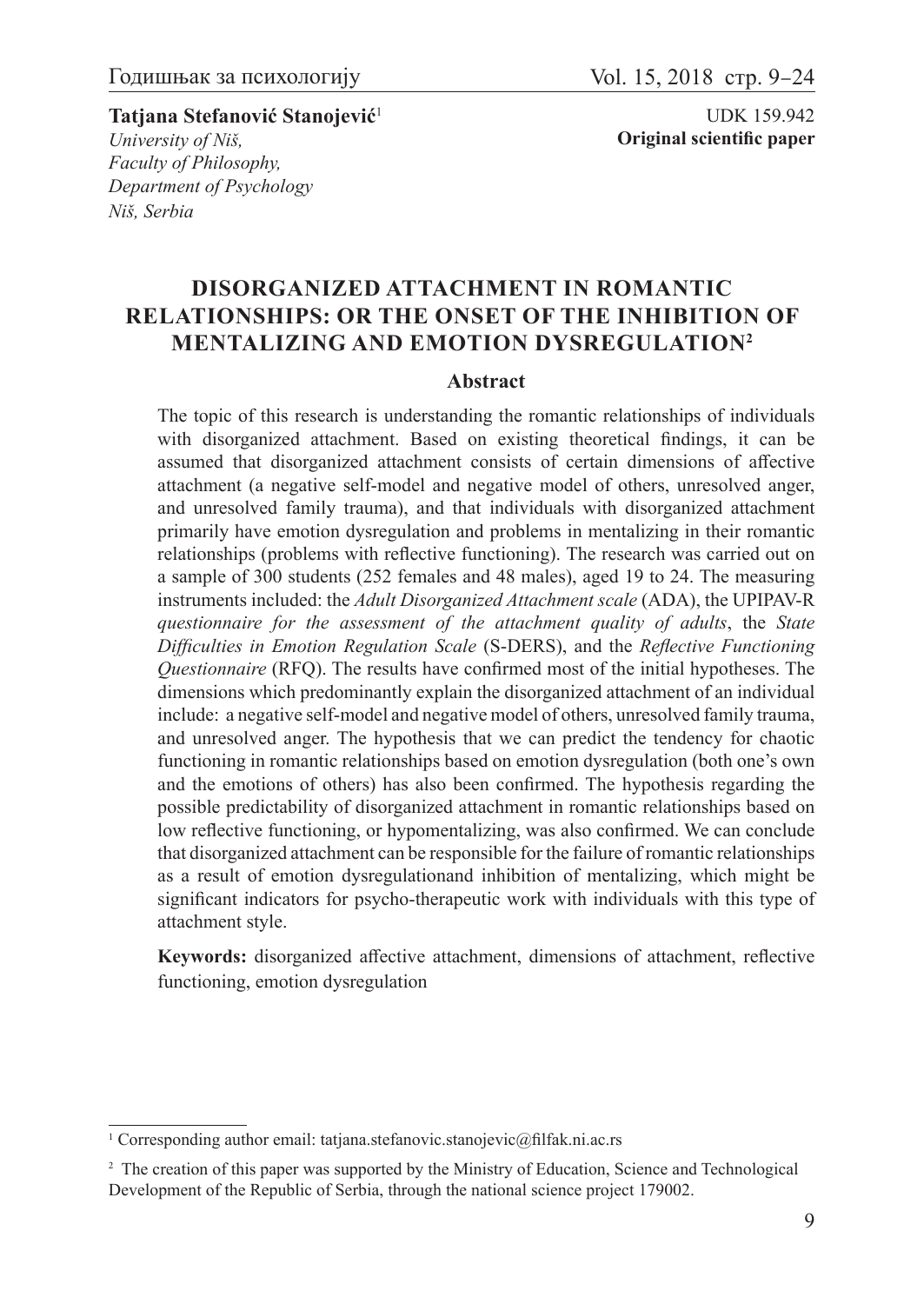## **Introduction**

The aim of this study is to attempt to understand the functioning of individuals with disorganized attachment  $(DA<sup>3</sup>)$  in romantic relationships, that is, to study the connection between the *romantic problems* of individuals with DA, and emotion dysregulation and inhibition of mentalizing. Disorganized affective attachment (DA) is classified within the theory of affective attachment. What it represents is a pattern of behavior with unfavorable characteristics.

## **Disorganized attachment: How does it occur and how do we identify it?**

When the caregiver shows signs of rejecting the child, is unpredictable, frightening or frightened, the infant is caught in a dilemma of 'fear without solution' (Main & Hesse, 1990). Caregivers abdicate the caregiving role, experience themselves as having no control, and become *hostile/helpless* when it comes to protecting their child. The infant's drive to approach the caregiver for care and protection results in fear and increased, rather than decreased, anxiety. The absence of a possible strategy for achieving a comfortable sense of closeness in infancy leads to confused and disorganized behavior. However, over time children of the preschool age begin to develop controlling forms of behavior in order to feel some degree of predictability and safety. These controlling types of behavior usually include role-reversal, in which a child behaves towards others like a parent might towards a child, e.g. its behavior is punitively aggressive, compulsively caregiving or compulsively self-reliant i.e. not accepting care. However, feelings of anxiety and fear remain unresolved and reappear in sometimes chaotic and destructive forms in times of stress.

In order to study the individual differences in affective attachment styles and their consequences for the further development, Mary Ainsworth (Ainsworth, Blehar, Waters, & Wall, 1978) designed the first, tri-partite classification of individual attachment styles based on observational and laboratory procedures (Ainsworth & Wittig, 1969). This classification consisted of: the secure attachment, insecure avoidant attachment and insecure ambivalent attachment style. Several decades later, one of Mary Ainsworth's associates, Mary Main, introduced a fourth type of affective attachment: disorganized/disoriented (Main & Solomon, 1986). The identification of a new attachment style was based on the observations of the specific behavior of children in the aforementioned laboratory settings. These children acted scared, their behavior was difficult to understand, on occasion even bizarre, characterized by a sense of confusion, of being lost, frozen or inflexible. Some of the typical forms of behavior also included the child at the same time seeking the closeness with the mother, but also looking away from her, thus displaying as much fear of the mother as of unfamiliar individuals. Considering that Mary Main used the fourth attachment

<sup>3</sup> Disorganised Attachment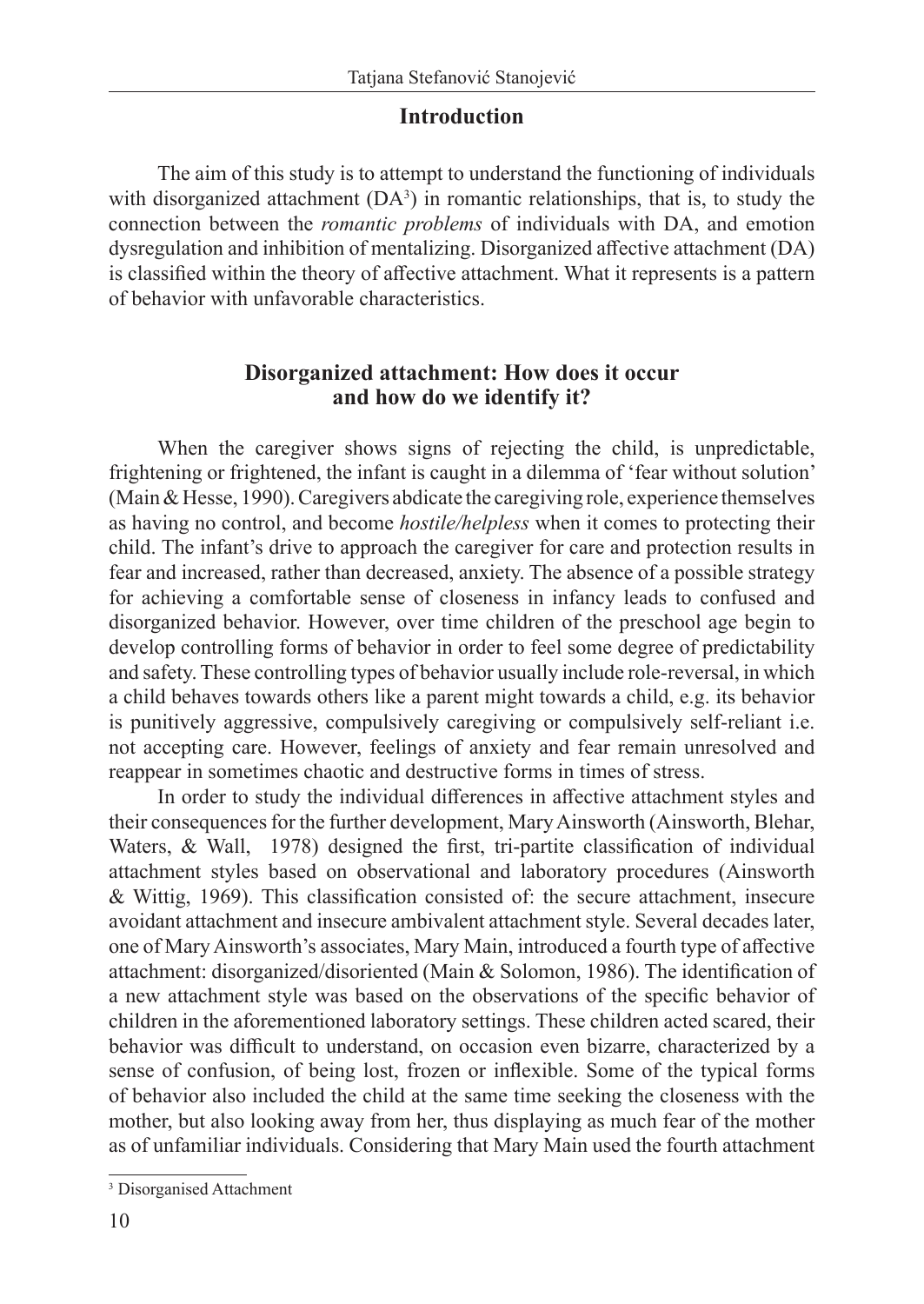style to identify children who are scared, that is traumatized, her next logical step was to identify who the "Scary Parents" are. That is how in 1982, what is now famously known as the Adult Attachment Interview (AAI; Main, Kaplan, & Cassidy, 1985), was designed. It allowed the creation of a new field of research: affective attachment among adults. Thus, in adulthood, it is possible to identify disorganized attachment<sup>4</sup> based on the Adult Attachment Interview.

However, the implementation of the AAI is not only time-consuming, but the proper scoring of the voluminous transcript of the interview also requires training which perhaps only a dozen trainers in the world have completed (Hesse, 2008). Aware of the limitations of this type of attachment style identification, researchers more frequently opt for the construction of questionnaires based on self-reporting, and attempt to use them to evaluate psychological phenomena (at the level of representation) instead of social interaction. In our environment, an example of such an instrument is the UPIPAV-R questionnaire (Hanak, 2004).

On the other hand, considering that adulthood is marked by romantic relationships, researchers are correct in focusing on the construction of a questionnaire which will identify an individual with disorganized attachment precisely in romantic relationships (an example of such a questionnaire is the one which will be used in this study: The Adult Disorganized Attachment scale, ADA; Paetzold, Rholes, & Kohn, 2015). Namely, numerous studies (including Feeney & Noller, 1990) confirm that individuals with DA encounter the most difficulties in romantic relationships, since they simultaneously yearn for love and fear it. The outcome are fantasies and idealizations, relationships that begin and end in flirtation, the search for unavailable partners and quick withdrawal if the partner becomes available, numerous manipulations, simultaneous relationships with other people, etc (Nedeljković, Stefanović Stanojević, & Kostić, 2012). The modalities are numerous, and the most precise outcome is actually fear.

Having stated all the aforementioned, if we were to return to the basic research problem, it becomes clear that we will attempt to understand the love life of individuals with DA by integrating the developmental-clinical and socialpersonological approach.

We opted for a study of the associations between DA in romantic relationships and: dimensions of affective attachment, emotion dysregulation, and impairments in reflective functioning. Why?

# **Disorganized attachment and dimensions of affective attachment**

The dimensions of affective attachment which will be analyzed in this study include: using a secure base, fear of losing a secure base, mentalizing, unresolved family trauma, a negative self-model, a negative model of others and poor anger management. The nature of the aforementioned dimensions is somewhat different;

<sup>4</sup> In later adolescence and adulthood, this pattern is referred to as *unresolved.*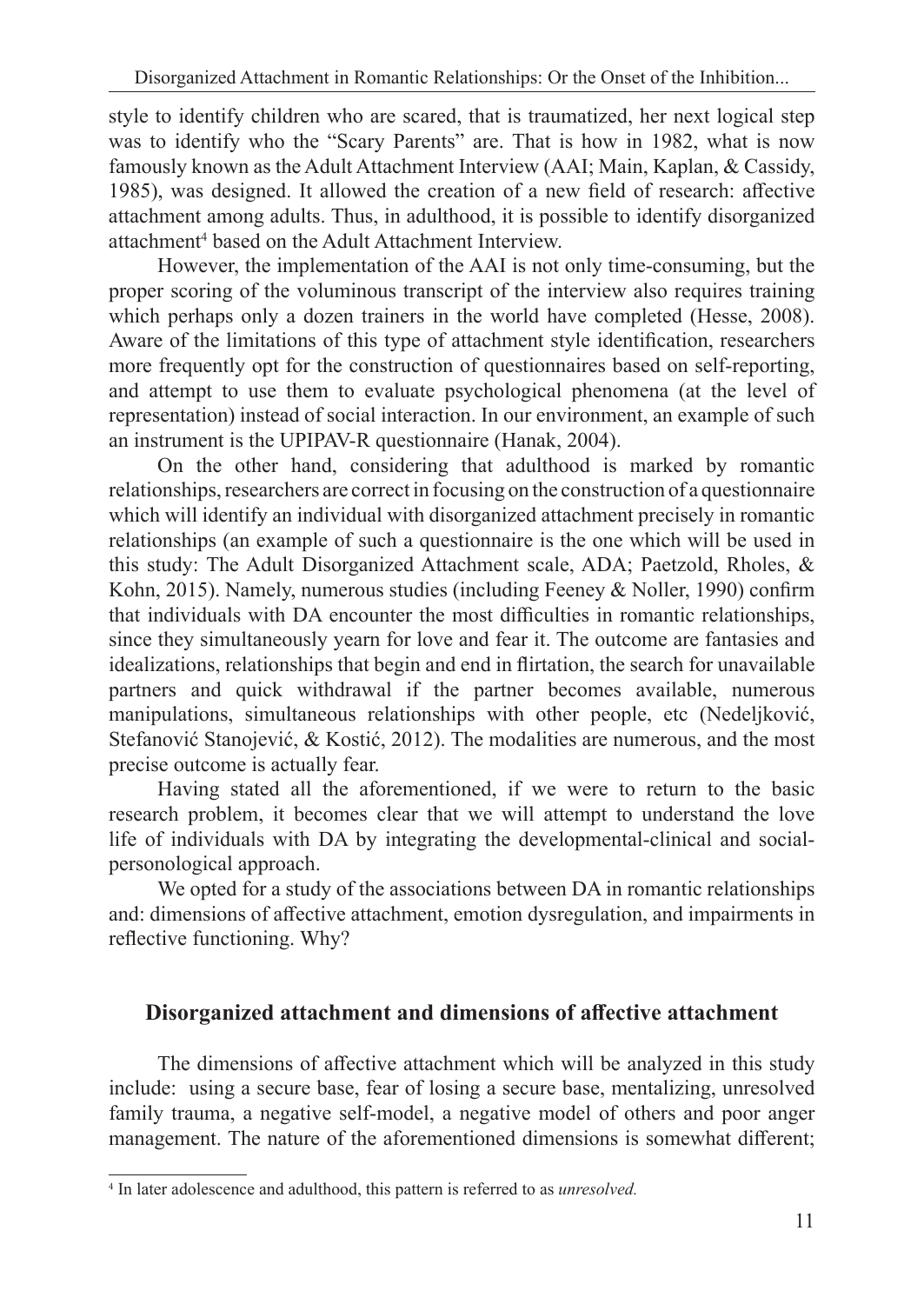some have already been determined empirically (using a secure base), some still represent only theoretical constructs (internal working models), and some can be recognized as an important feature of different styles of affective attachment and are used as criteria for coding AAI (mentalizing, unresolved trauma).In light of all the listed dimensions, to describe an individual with DA, the following dimensions might be relevant: a negative self-model, a negative model of others, unresolved family trauma and poor anger management. We will attempt to provide support for these expectations. Children who grew up with hostile or frightened parents were often scared and regularly did not have a strategy with which to regulate this uncomfortable emotion ('fear without solution'). Basically, they believed they were in the same room with someone who was supposed to love them and focus on them, but at the same time with someone they feared and someone who did not protect them. This resulted in a negative model of others (others are not a secure base), but also a negative self-model ("I do not deserve love", "I will never be able to survive", "…all I have is fear…") (Stefanović Stanojević, Tošić Radev, & Stojilković, 2018). The negative working models adopted during childhood persist through to adulthood and significantly shape romantic relationships. Just like their parent, a partner is someone who is yearned for, but is also someone to be feared.

When it comes to the association between DA and traumatic experiences, it is clear that the mere experience of 'fear without solution' represents a prolonged and unresolved trauma. More recent findings confirm that this type of trauma is transferred in a transgenerational manner. Namely, in the early work on DA, the focus had always been on searching for a specific trauma, that is, obtaining data on child molestation (alcoholism in the family, violence, etc.). "It is well-known that the prevalence of disorganized affective attachment is much higher in so-called risk groups than in the clinical population" (Išpanović, 2007, str. 68). Over the last few years, researchers have confirmed that DA can also be formed in non-risk, relatively typical family conditions. It is enough for the person who is taking care of the child to have DA, and be so overwhelmed with their own impulses as to send messages to the child which cannot be integrated into a clear and acceptable model of oneself and the world (Shemings & Shemings, 2011). In longitudinal studies done on the national level, it was determined that adolescents whose mothers had been evaluated as disorganized as far back as sixteen years ago, scored higher for unresolved trauma, even though they had not experienced any significant trauma during their childhood. The authors interpret these findings as unresolved trauma dating from the mothers' own childhood, due to which they not only do not recognize their own, but also the feelings of others, and consequently are not able to adequately explain the situations they are experiencing to their children, and are probably prone to more dramatic reactions to harmless causes or the absence of reaction to events which deserve attention. The question of whether one of the ways in which disorganized attachment is transferred is precisely unresolved trauma, or very likely the inability to process it, that is inhibited mentalizing, still remains open (Stefanović Stanojević & Tošić Radev, 2017).

And finally, the dimension which refers to poor anger management is actually only a logical consequence of the absence of healthy coping strategies in the case of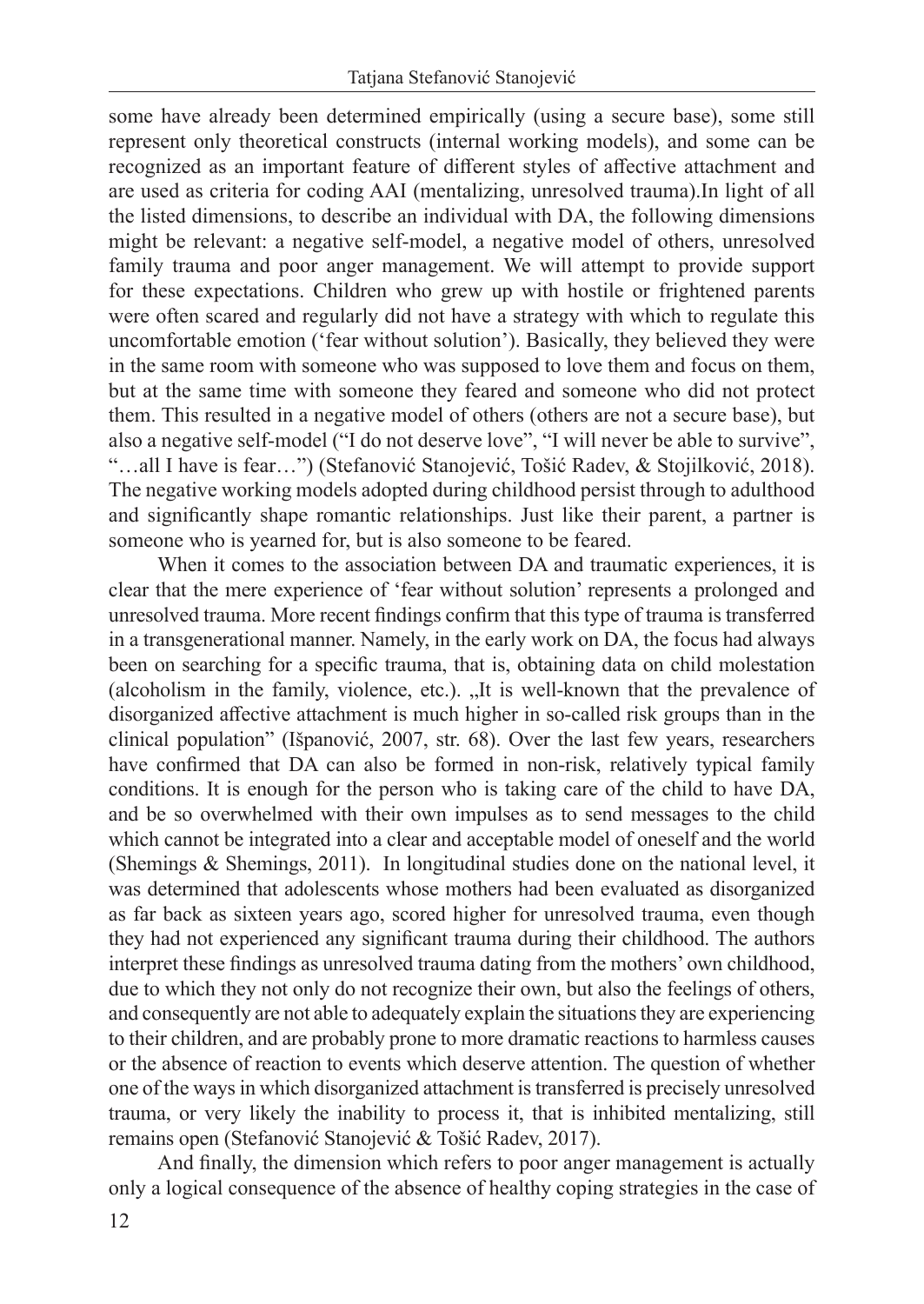DA. Anger dysregulation could play a significant role in the inability to maintain a romantic relationship.

## **Disorganized attachment and emotion dysregulation**

Emotion dysregulation is the inability to flexibly respond to and manage emotions (Carpenter & Trull, 2013). Affective attachment and emotion regulation are inseparably bound together. It could be said that emotional responses play the most important role in maintaining the affective attachment of the child to his caregiver. Emotional reactions are actually the deciding way in which a child contributes to the interaction with his caregiver. A child which, for example, has experience with a rejecting caregiver or one who is unresponsive to the emotions he is displaying, will attempt to minimize his own emotional reactions and so reduce the possibility of being rejected again. On the other hand, a child whose mother reacts only occasionally to its emotions will maximize its emotional reactions so as to draw the attention to this insufficiently available mother. Naturally, a child which has experience with an adequate and available mother has learned that its emotional reactions will be answered, has learned how to process his negative emotions, how to display his positive emotions, or in other words, this child flexibly accepts and integrates both positive and negative emotions.

A child which has formed DA has a mother (caregiver) who is the reason for its fear without solution. The emotion regulation of this child is difficult to describe. We assume that we are dealing with a series of impulsive and contradictory reactions, that is, emotion dysregulation in the relationship with the caregiver. What stems from there are a series of bizarre types of behavior in the experimental *Strange situation* (Ainsworth et al., 1978): complete immobility, rigidity, movement towards the mother and avoiding eye contact, attempts at running away by climbing a wall, etc (Main & Solomon, 1986) .

In adulthood, the relation between emotion regulation and affective attachment is a part of one's state of mind. The mind of individuals with DA, despite their ability for abstract thought, is not characterized by coherence, or more precisely is still conditioned by fear. That is why individuals with DA are more often prone to incorrect interpretation of emotional statements, both their own and those of others. The usual emotional exchanges with a partner are inadequately interpreted, and this leads to inadequate reactions. To be more precise, they still see the world through the eyes of a scared child. This may mean that DA in romantic relationships can be recognized based on unusual, unexpected emotional reactions which are difficult to explain. We might say that if individuals had bizarre reactions to the *Strange situation* as children*,* their bizarre reactions would be directed towards their partner during adulthood.

An overview of the existing empirical evidence confirms the outlined association both for a sample comprised of children, and sample comprised of adolescents (Bender, Sømhovd, Pons, Reinholdt-Dunne, & Esbjorn, 2015). "Empirical findings suggest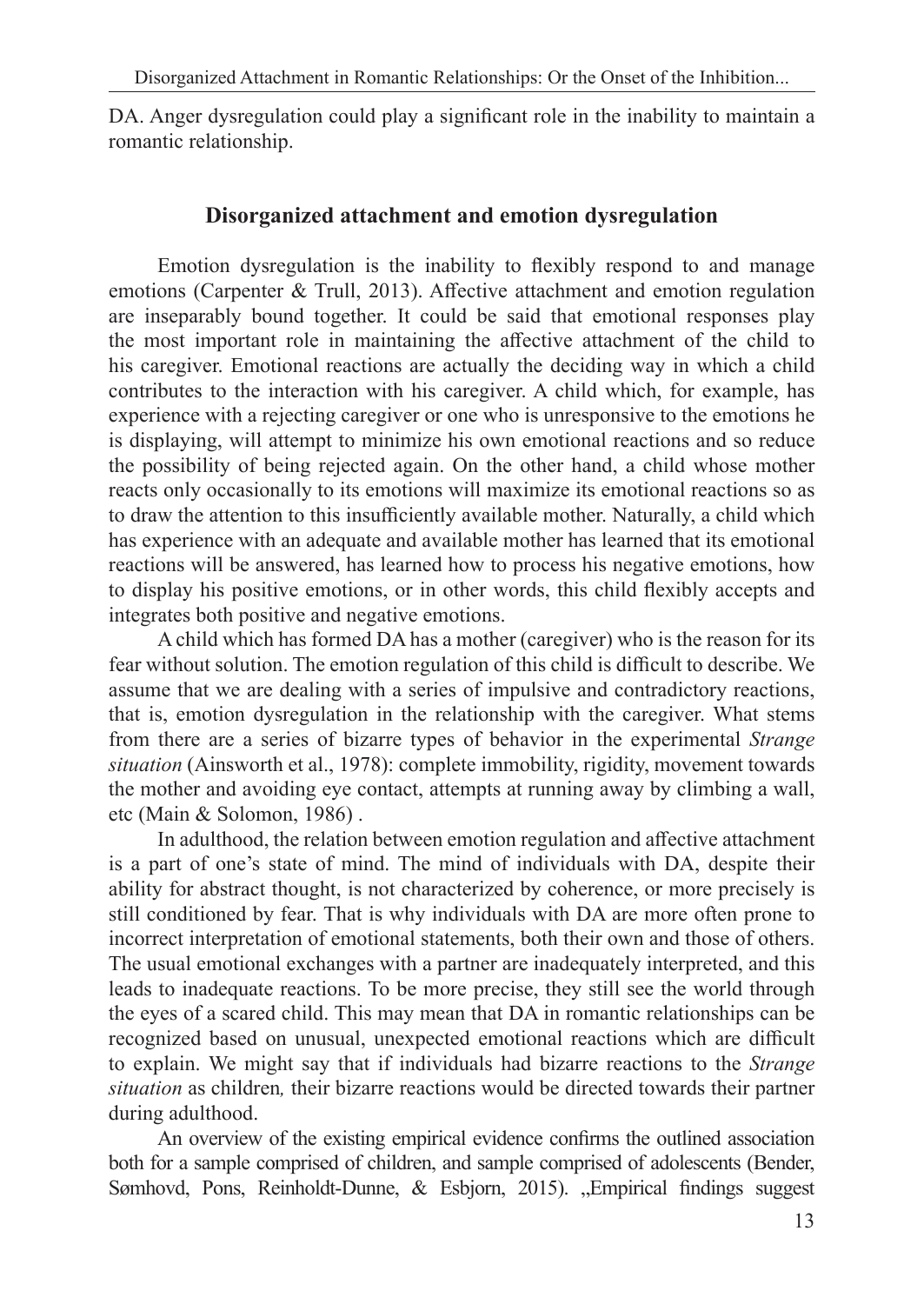interrelations among attachment security, emotion dysregulation and anxiety. The aim of the present study was to test a model of the interrelations among the three factors on a sample of 673 youths (age 9–16), using structural equation modelling. Results showed that more securely attached youths reported less emotion dysregulation and that youths who did not have pronounced emotion dysregulation experienced less anxiety. The association between attachment security and anxiety was mediated by emotion dysregulation. The model was confirmed for both children and adolescents" (Bender et al., 2015, p. 189).

## **Disorganized attachment and reflective functioning**

In order to understand reflective functioning and its association with affective attachment, it is necessary to first understand the relationship between reflective functioning and mentalizing. Mentalizing is the ability to mentally process one's own emotions instead of venting them through behavior without thinking. To be more precise, we distinguish between two aspects of mentalizing: the ability to recognize and name our own psychological experiences and make sense of them, and the ability to understand that the behavior of others can be explained by their own mental states (attitudes, intentions, plans, desires, and feelings) which gives it form and makes it reflective (Fonagy & Target 1997). Reflective functioning is a term used for operationalization at the usual level of mentalizing of an individual, and is thus used more often for research purposes and for constructing instruments (Fonagy, Target, Steele, & Steele, 1998). Even though mentalizing, that is reflective functioning, is a specifically human characteristic, we were not born with it, and instead it represents an important developmental achievement (Allen, Fonagy, & Bateman, 2008). In order for it to develop, what is necessary is secure attachment between a child and its mother, since only in these conditions can a child be relatively free to explore the mind of the other person.

Let us consider how the development of reflective functioning could look from the viewpoint of an individual with DA. Children with disorganized affective attachment carry a trauma over from their childhood, and they had no one to process it with. Unresolved, the trauma is blocked and repressed, or through disassociation separated from the conscious part of the personality, so neither the trauma, nor the feelings and consequences which have stemmed from it, are thought about and spoken of. This has significant consequences for the development of mentalizing, that is, it leads to its inhibition. Namely, each trauma, just like overly intense and long-lasting stress which trigger the attachment system, at the same time decreases the desire for exploration, curiosity, and as a consequence mentalizing. Furthermore, by means of  $,$  identification with the aggressor" the child could internalize the intentions of the abuser into the "dissociated" part of its own self, which is why it may later not have insight into the actual causes of some of its actions. Finally, the child could also stop relying on its own mind in the defense process, in the attempt to avoid the contradiction that the source of its fear is a person close to it. In this case the child is unconsciously, and provisionally speaking, rejecting the desire to think, in order to preserve the good model of the people close to it. Altogether, among individuals with DA, reflective functioning will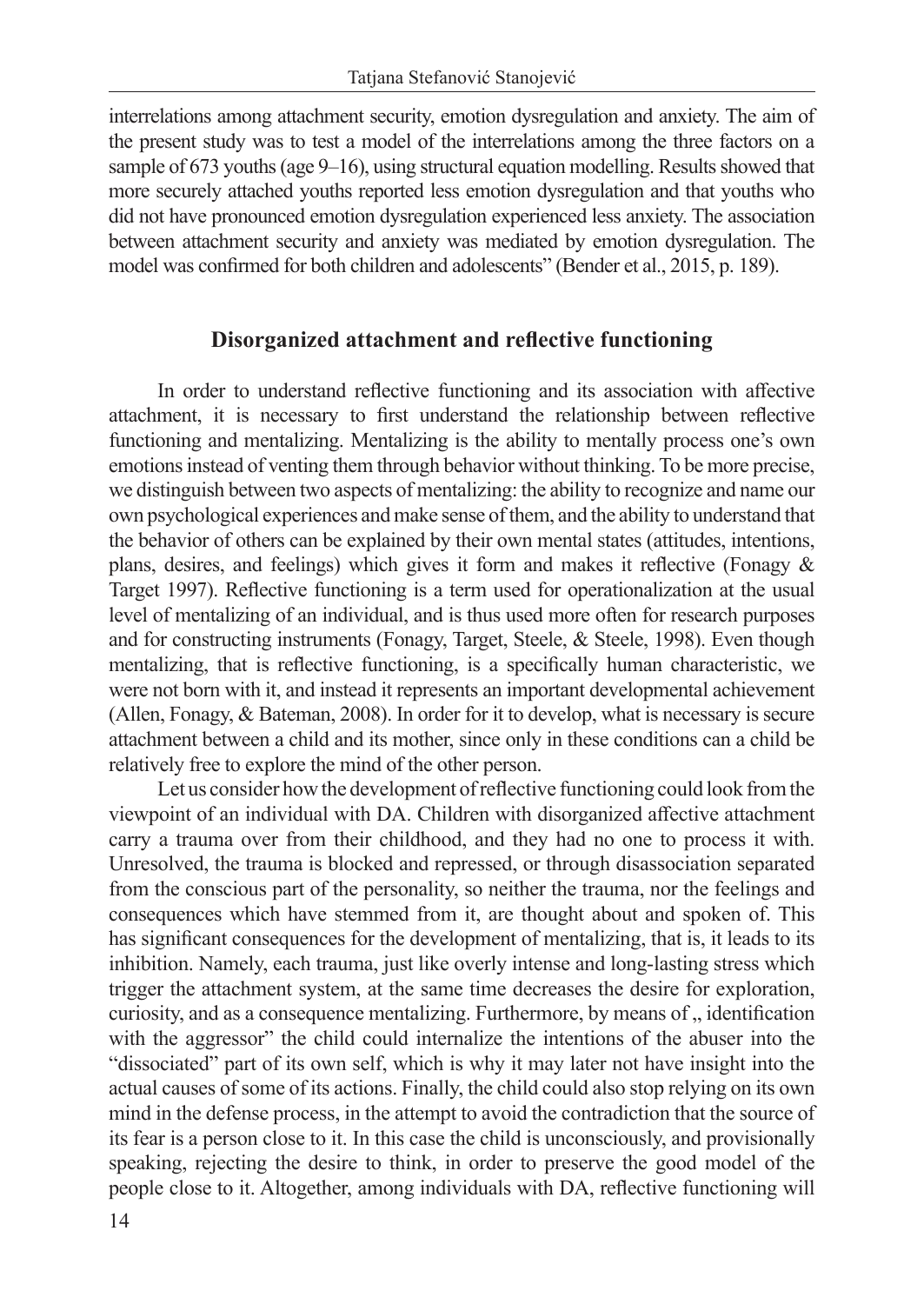be weakened by the chronic activation of the bonding system, a high level of vigilance and fear of the content of the minds of other people. The extent to which this state does not allow a romantic connection which is stable and rooted in confidence is quite clear. Romantic relationships will be contaminated by mistakes in understanding the thoughts and feelings of one's partner (Fonagy, 2008, as cited in Mitrović, 2016).

Based on the aforementioned, and with the aim of better understanding an individual with DA, we defined the following hypotheses: 1) a high level of DA will have a positive association to the dimensions of affective attachment: a negative selfmodel, a negative model of others, poor anger management and unresolved family trauma; 2) a high level of DA will have a negative association with the following dimensions: using a secure base, fear of using a secure base, and mentalizing; 3) a high level of DA will be associated with a high level of emotion dysregulation expressed with the following dimensions: Nonacceptance of Current Emotions, Limited Ability to Modulate Emotions, Lack of Awareness of Current Emotions, and Lack of Clarity about Current Emotions; 4) a high level of DA will be associated with insecurity in terms of understanding one's mental states and the mental states of others, as well as being negatively associated with security in understanding mental states; 5) based on the following dimensions of affective attachment: a negative self-model, a negative model of others, anger dysregulation and unresolved family trauma, it is possible to predict a tendency towards DA in romantic relationships; 6) based on the following dimensions of emotion dysregulation: Nonacceptance of Current Emotions, Limited Ability to Modulate Emotions, Lack of Awareness of Current Emotions and Lack of Clarity about Current Emotions: it is possible to predict a tendency toward DA in romantic relationships; and 7) based on insecurity in terms of understanding both one's own mental states and those of others, it is possible to predict a tendency towards DA in romantic relationships.

## **Method**

#### **Sample and procedure**

The research was carried out on a sample of 300 students (252 females and 48 males) aged from 19 to 24. The average age of the respondents was 20. The sample was convenient. The study was carried out anonymously and the paper-pen test was carried out by email. The respondents all gave their oral consent for participation in the study, foregoing any monetary compensation. The percentage of those who refused to participate was negligible, and according to all the characteristics available for analysis, non-systematic.

### **Measures**

**The Adult Disorganized Attachment scale (ADA; Paetzold et al., 2015)**. The instrument was designed based on a detailed review of the existing literature on disorganized affective attachment. The initial list of items consisted of descriptions of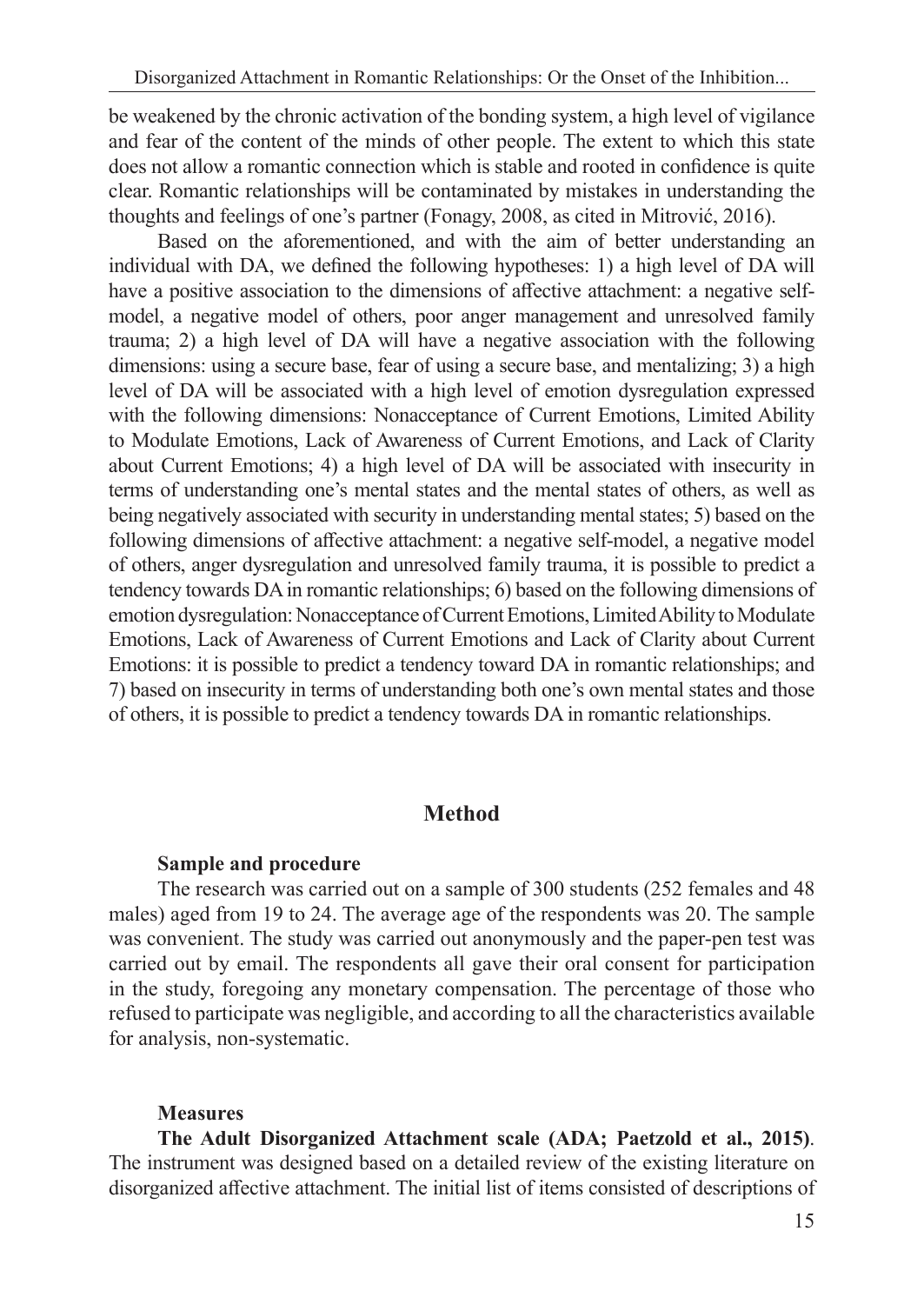the characteristics of DA such as fear, confusion in relationships, mistrust of others, etc. After further analysis, the initial list was reduced to only 9 items which offer a good measure of disorganized attachment in romantic relationships. The ADA consists of 9 items, each rated on a 7-point scale, from 1 (*strongly disagree*) to 7 (*strongly agree*). Sample items include "I find romantic partners to be rather scary," "It is normal to have traumatic experiences with the people you feel close to," "Strangers are not as scary as romantic partners," and "Compared to most people, I feel generally confused about romantic relationships." The value of Cronbach's alpha for the current sample was .78.

**The Questionnaire for Assessment of Adult and Adolescent Attachment (UPIPAV-R; Hanak, 2004; Vukosavljević-Gvozden & Hanak, 2007).** UPIPAV-R studies the basic aspects of affective attachment, determined based on an analysis of the existing theory and instruments for the evaluation of affective attachment at the level of mental representations. Unlike most of the questionnaires and scales used to evaluate affective attachment which are used to determine the quality of the attachment to certain figures (parents, friends, partners), this instrument studies general attachment, (in)security, which according to theory, is a reflection of the "state of mind in terms of affective attachment" (Hesse, 2008; Main et al., 1985), that is, of the representational world of the individual. The following dimensions were included: Unresolved family trauma, Fear of losing a secure base<sup>5</sup>, a Negative working model of others, Mentalizing, a Negative working model of the self, Using a secure base<sup>6</sup> and Dysregulation of anger. Each of the dimensions is represented by 11 items, so that the questionnaire consists of a total of 77 items. The respondents expressedtheir attitudes on a seven-point Likert scale.

| Retubility of the OFIFAY Scale |        |          |  |  |  |  |  |
|--------------------------------|--------|----------|--|--|--|--|--|
| Name of the scale              | N item | $\alpha$ |  |  |  |  |  |
| Unresolved family trauma       | 11     | .91      |  |  |  |  |  |
| Fear of losing a SB            | 11     | .89      |  |  |  |  |  |
| A negative model of others     | 11     | .91      |  |  |  |  |  |
| Using a SB                     | 11     | .78      |  |  |  |  |  |
| A negative self-model          | 11     | .88      |  |  |  |  |  |
| Dysregulation of anger         | 11     | .88      |  |  |  |  |  |
| Mentalizing                    | 11     | .87      |  |  |  |  |  |

Table 1 *Reliability of the UPIPAV scale*

**The State Difficulties in Emotion Regulation Scale (S-DERS; Lavender, Tull, DiLillo, Messman-Moore, & Gratz, 2015).** The questionnaire was designed with the intention of making up for the shortcomings of existing instruments used for the evaluation of emotion dysregulation (DERS; Gratz & Roemer, 2004). Namely, S-DERS focuses on the existing emotional state of the respondent, and not on any general tendencies, which is very important for the evaluation of emotion regulation and represents an advantage from the perspective of the researcher: it enables the identification of changes in emotion dysregulation in repeated measures and over short intervals. A factor analysis was used to

<sup>5</sup> Herein SB

<sup>6</sup> Herein SB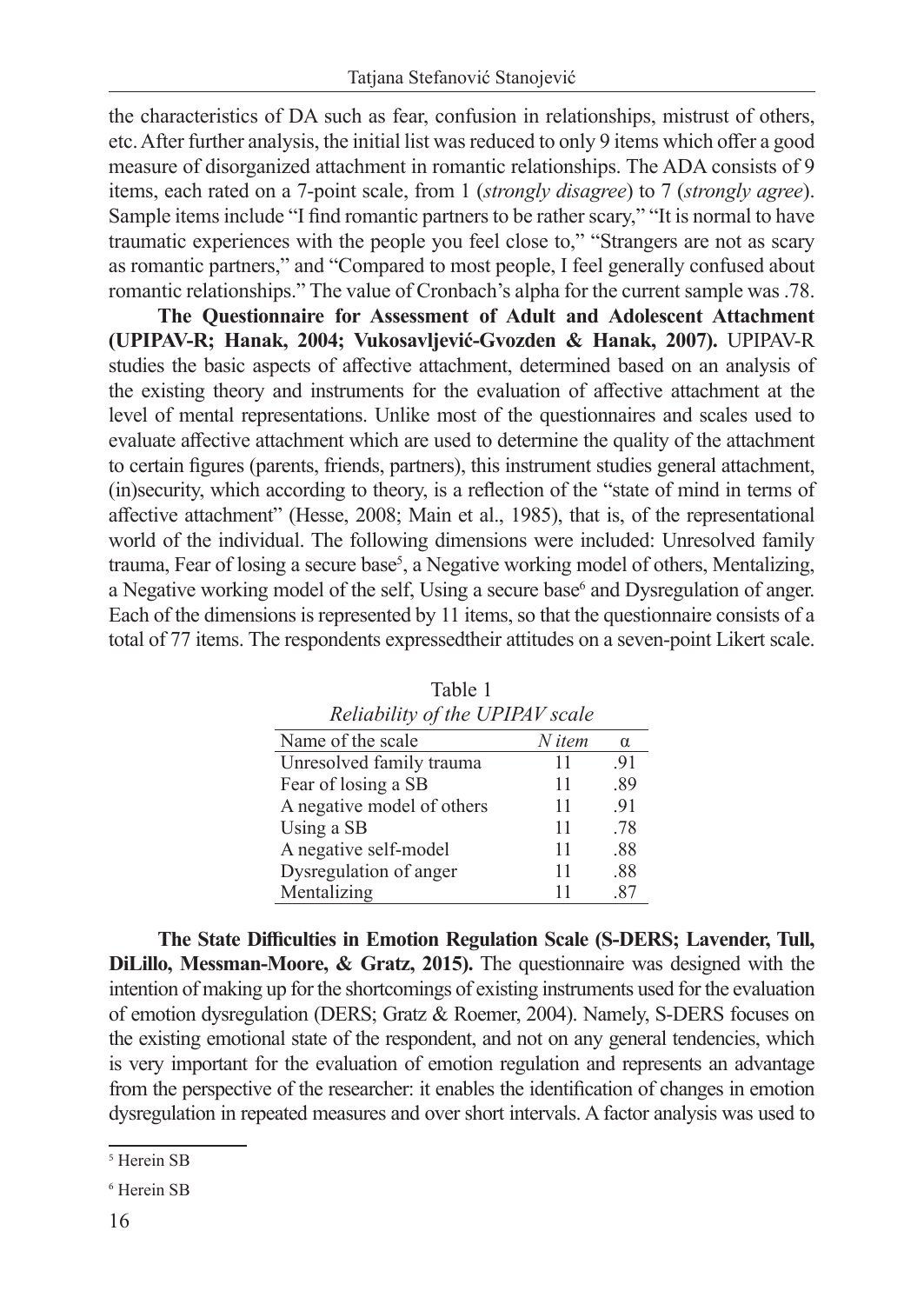isolate the following subscales: Nonacceptance of Current Emotions (Nonacceptance) and the Limited Ability to Modulate Current Emotional and Behavioral Responses (Modulate). The subscales consist of seven items each. Lack of Awareness of Current Emotions (Awareness) consists of five items, and Lack of Clarity about Current Emotions (Clarity) consists of two items. The questionnaire consists of 21 items. For each S-DERS item, the respondents were asked to read a statement and "indicate how much it applies to your emotions right now," with response options ranging from 1 (*not at all*) to 5 (*completely*). The value of Cronbach's alpha for the current sample was .85.

**The Reflective Functioning Questionnaire (RFQ; Fonagy et al., 2016).** The questionnaire consists of 54 items. Starting from the determination of the reflective functioning as the ability to rationalize one's own emotions and those of others, two types of methods were chosen: *simple polar-scoring* (a higher score indicates a higher level of mentalizing; e.g. "I understand that I can sometimes misinterpret the reactions of my best friends") and *median-scoring* (extreme responses in both directions indicate qualitatively different inhibitions of mentalizing (hypermentalizing or hypomentalizing). The questionnaire consists of two sub-scales: *Certainty about Mental States - RFQ\_C*  and *Uncertainty about mental states - RFQ\_U*. The extreme responses to the items of the first subscale indicate hypermentalizing, and to those of the second, hypomentalizing. All the items were coded so that the highest score could be obtained for the more neutral responses (*I somewhat agree or somewhat do not agree*). For each of the items the respondents voiced their opinions on a seven-point Likert scale. The value of Cronbach's alpha for the current sample was: (RFQ\_C) .85 and (RFQ\_U) .78.

### **Results**

The research results will be presented in the following manner: we will start with the descriptive indicators, move on to correlations between the basic research variables, and finally end with the prediction of disorganized attachment based on mentalizing and emotion regulation.

Firstly, Table 2 shows the descriptive indicators.

Table 2

| Ouestionnaire   | Scales                     | N   | Min | Max | M     | <i>SD</i> |
|-----------------|----------------------------|-----|-----|-----|-------|-----------|
| <b>ADA</b>      | ADASUM                     | 300 | 10  | 41  | 20.59 | 7.74      |
|                 | Unresolved trauma          | 300 | 11  | 73  | 32.13 | 16.08     |
|                 | Fear of losing a SB        | 300 | 17  | 68  | 46.75 | 13.65     |
|                 | A negative model of others | 300 | 12  | 77  | 43.86 | 14.30     |
| <b>UPIPAV-R</b> | Mentalizing                | 300 | 31  | 74  | 57.85 | 9.10      |
|                 | A negative self-model      | 300 | 13  | 69  | 32.59 | 12.71     |
|                 | Using a SB                 | 300 | 18  | 77  | 61.07 | 11.77     |
|                 | Anger dysregulation        | 300 | 13  | 68  | 33.44 | 12.36     |

*Descriptive indicators for: ADA, UPIPAV-R, RFQ, and S-DERS*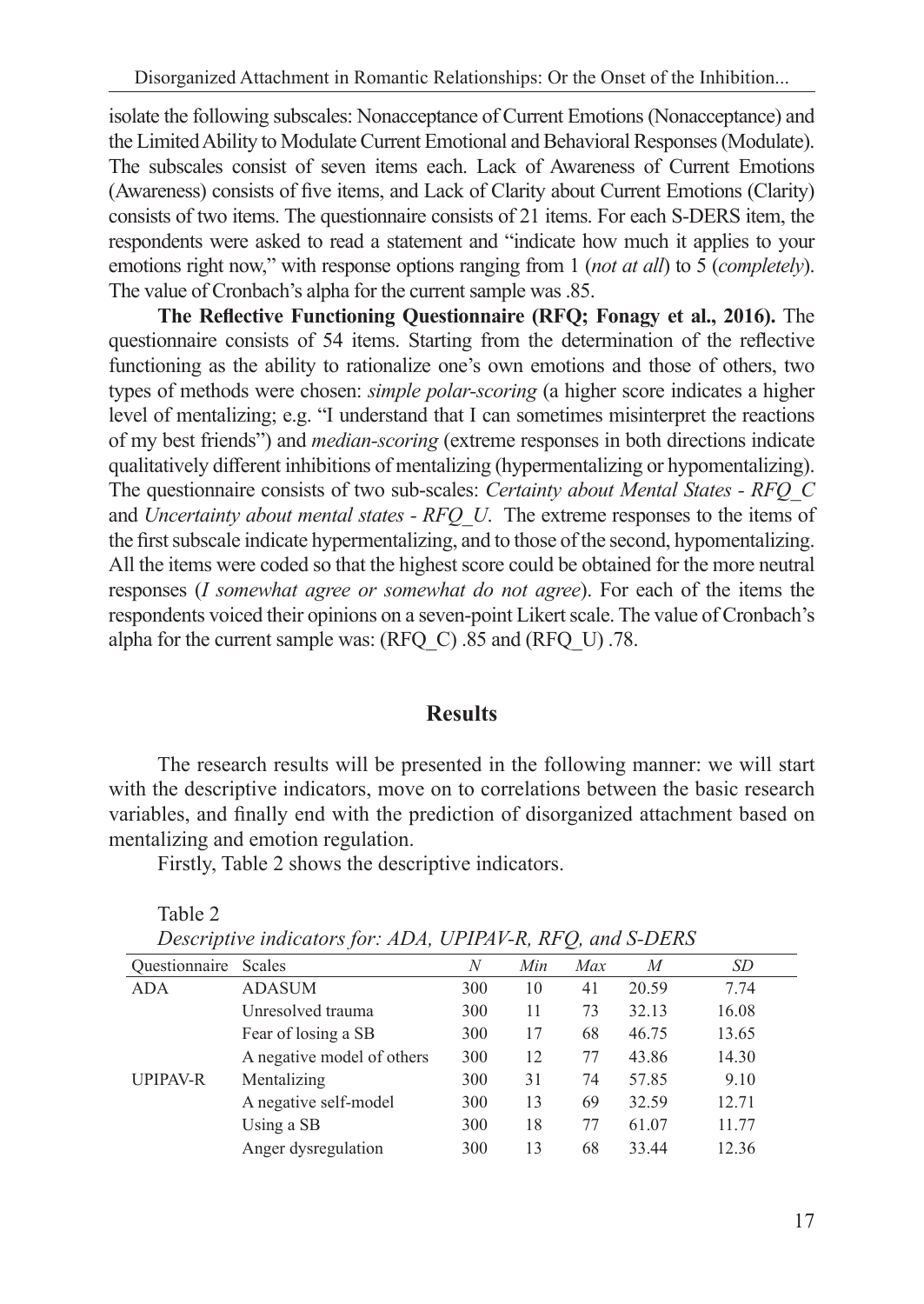|            | Nonacceptance | 300 |    | 32 | 11.36 | 5.20  |
|------------|---------------|-----|----|----|-------|-------|
| S DERS     | Modulate      | 300 | 8  | 30 | 15.51 | 4.56  |
|            | Awareness     | 300 | 13 | 23 | 11.57 | 2.57  |
|            | Clarity       | 300 |    | 10 | 3.76  | 1.83  |
| <b>RFQ</b> | LRF U         | 300 |    | 44 | 13.42 | 7.81  |
|            | LRF C         | 300 |    | 65 | 24.14 | 11.30 |

Tatjana Stefanović Stanojević

Tables 3, 4 and 5 show the correlations between the basic research variables.

Table 3 *Correlations between the dimensions UPIPAV-R and ADA* Unresolved trauma Fear of losing a SB Negative others Mentalizing Negative self-model Using a SB Dysregulation of anger ADA .30 .02 .46 -.10 .49 -.27 .20 *p* .000 .670 .000 .071 .000 .000 .001

As assumed, there are statistically significant correlations between Disorganization in romantic relationships (ADA) and Unresolved trauma (*r* = .30,  $p < .001$ ), a Negative model of others ( $r = .46$ ,  $p < .001$ ), a Negative self-model (*r*  $= .49, p < .001$ ), and Dysregulation of anger ( $r = .20, p < .001$ ). On the other hand, there is a statistically significant negative correlation between DA and the ability to use others as a secure base  $(r = -.27, p < .001)$ .

Table 4 *Correlations between ADA and the S-DERS scales* Nonacceptance of Emotions Limited Ability to Modulate Emotions Lack of Awareness of Emotions Lack of Clarity about Emotions ADA .54 .40 .09 .30 *p* .000 .000 .000 .125 .000

As seen from the table 4, what was also confirmed was the expectation of a significant connection between DA in a romantic relationship and Nonacceptance of emotions, Non-modulation of emotions, and Lack of Clarity about emotions. Only the correlation between the Lack of awareness of emotions and DA, even though positive, is not statistically significant.

| Table 5 |                                  |                                     |
|---------|----------------------------------|-------------------------------------|
|         | Correlations between ADA and RFO |                                     |
|         | Certainty about Mental States -  | Uncertainty about mental states $-$ |
|         | RFO C                            | RFO U                               |
| ADA     | $-.13$                           | . 22                                |
|         | .027                             | .000                                |

Table 5 indicates that there is a statistically significant positive correlation between DA and the uncertainty of the respondents regarding their understanding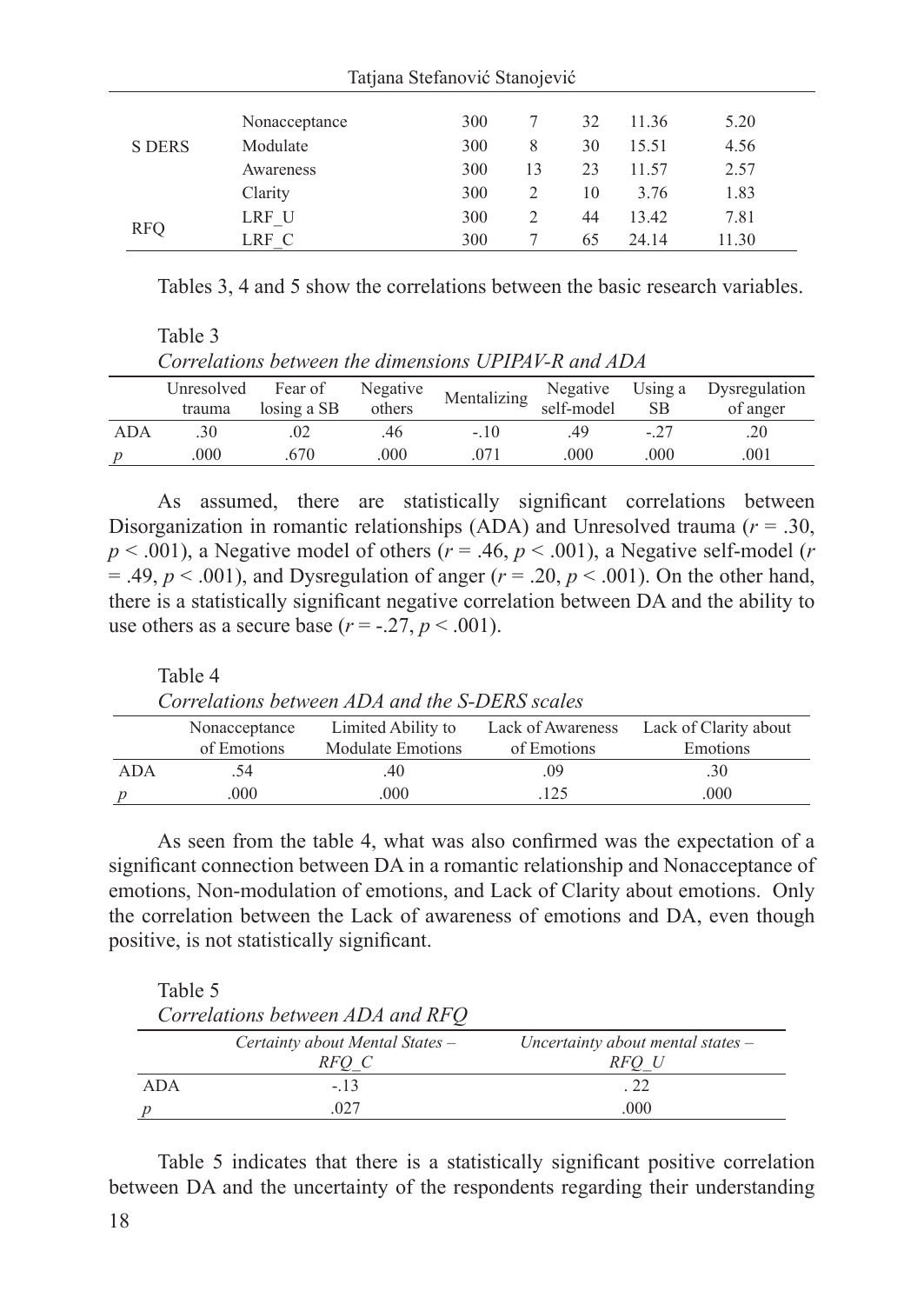of their own mental states and the mental states of others, as well as a statistically negative correlation between DA and the uncertainty of the respondents regarding their understanding of their own mental states and the mental states of others. These findings confirm the associations between DA and the tendency towards hypomentalizing, that is, the inhibition of mentalizing.

Tables 6, 7 and 8 show the results of the regression analysis.

Table 6

*Prediction of DA in romantic relationships (ADA) based on the dimensions of affective attachment* 

| A negative self-model      |     | .26 | 98.73 | .000 |     | 9.94 | .000 |
|----------------------------|-----|-----|-------|------|-----|------|------|
| A negative model of others | .47 |     | 81.98 | .000 | .47 | 9.05 | .000 |
| Unresolved trauma          | .29 | .09 | 28.02 | .000 | .29 | 5.29 | .000 |
| Dysregulation of anger     | .20 | .04 | 12.08 | .001 | 20  | 3.48 | .001 |

Based on the data in table 6, we could say that the dimensions of affective attachment significantly explain the proposed model, that is, DA in romantic relationships.

## Table 7

*Prediction of DA in romantic relationships (ADA) based on the dimensions of emotion dysregulation*

|                                                |     | $R^2$ |        |       |     |       |      |
|------------------------------------------------|-----|-------|--------|-------|-----|-------|------|
| Nonacceptance of Emotions                      | .54 | .29   | 122.95 | .000  | .54 | 11.09 | .000 |
| Limited Ability to<br><b>Modulate Emotions</b> | .40 | .16   | 55.87  | .000. | .40 | 7.47  | .000 |
| Lack of Awareness                              | .09 | .01   | 2.37   | .125  | .09 | 1.54  | .125 |
| Lack of Clarity                                | .30 | .09   | 29.88  | .000  | .30 | 5.47  | .000 |

From the table 7 we can see the nonacceptance of current emotions, the inability to modulate one's current emotions, and thus the failure to identify one's current emotions significantly predict DA in romantic relationships.

## Table 8

*Prediction of uncertainty regarding the understanding of mental states based on the tendency towards DA in romantic relationships*

| $\overline{M}$ |  |  |  | ነበ |
|----------------|--|--|--|----|

And finally, from table 8 we can see that the uncertainty when it comes to understanding the mental states of others, as well as one's own, significantly predicts the tendency for DA in romantic relationships.

To conclude, the tendency for DA in romantic relationships can be predicted based on: a negative self-model and a negative model of others, unresolved family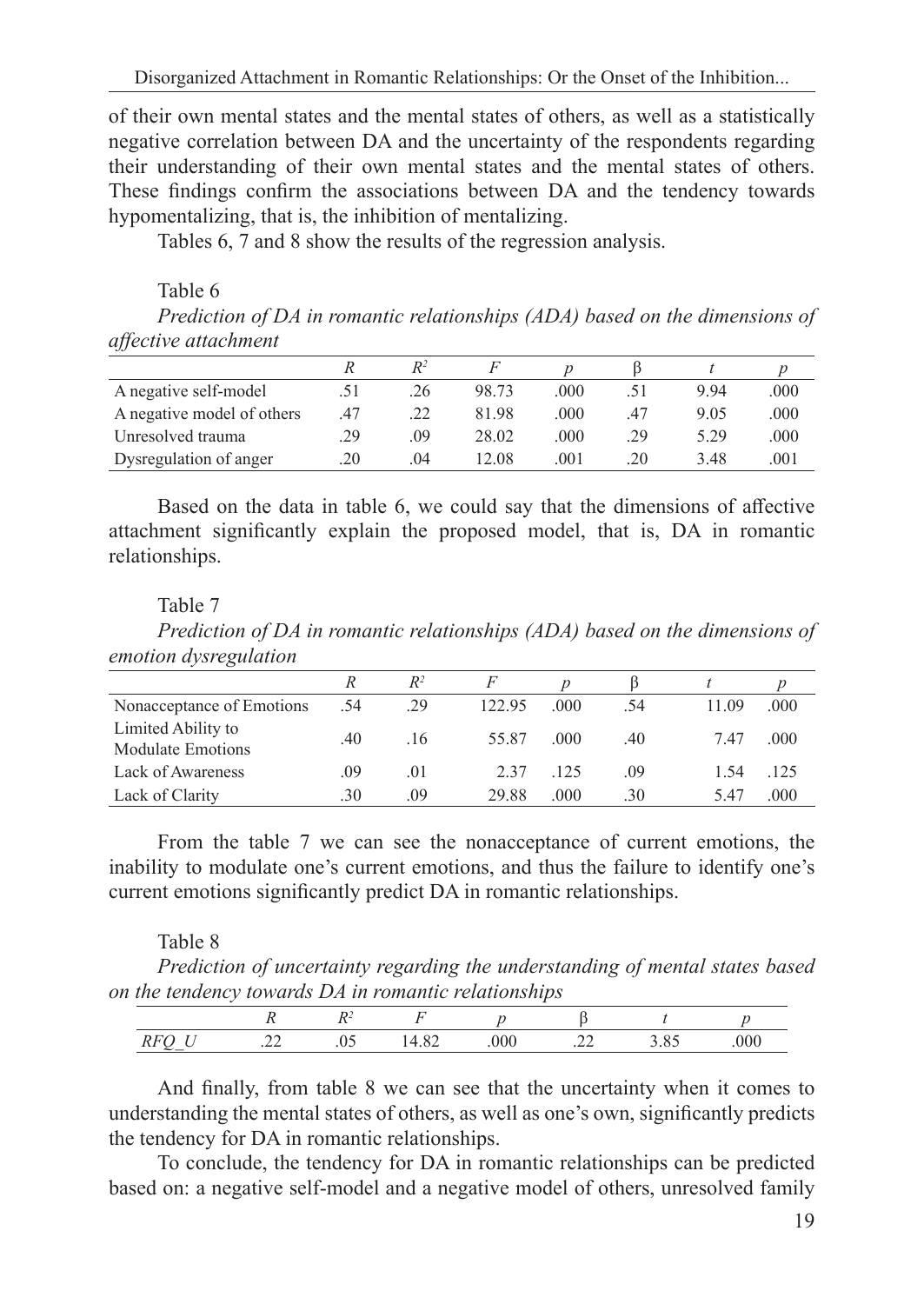trauma, dysregulation of anger, nonacceptance of current emotions and the inability to modulate them, failure to identify current emotions and failure to understand one's own mental state and the mental state of others.

## **Discussion**

The discussion of the results will be organized around the proposed hypotheses. The first hypothesis was confirmed in full. The dimensions which predominantly describe an individual with DA include: a negative self-model and a negative model of others, unresolved family trauma and dysregulated anger. If we were to model an individual with such personality traits, it would be sufficiently clear that they would be having a very difficult time in their respective relationships. Furthermore, the second hypothesis was confirmed in part. A negative correlation was established between DA and Mentalizing, that is, the ability to understand one's own mental states, as well as the mental states of other people. The dimensions of Using a SB and Fear of losing a SB do not correlate significantly with DA. The first two hypotheses already provide a sketch of an individual insecure about oneself and about others, an impulsive person, with inhibitions when it comes to understanding oneself and the world around them, and with an unresolved trauma which is probably the cause of this dissociation between them and any mental states, be it their own or those of others. In confirming hypothesis no. five, we have confirmed that we can expect someone who is able to bring from their childhood a negative self-model and negative model of others, who has not been helped to process the traumatic things which occurred during their childhood and who was unable to regulate their anger – not to stand a great chance of being successful in romantic relationships, to rush into them and at the same time run away from them.

The expectation of an association between emotion dysregulation and a tendency towards DA in romantic relationships was also confirmed (hypothesis no. three). Individuals who are not ready to accept the emotions they are currently experiencing, who are not able to adequately modulate these emotions, and who are not even able to correctly identify the emotions which are dominating current events – are all individuals who are prone to disorganized attachment in romantic relationships. The expectation that we can predict a tendency towards chaotic functioning in romantic relationships based on any emotion dysregulation, both one's own and that of others, was also confirmed (hypothesis no. six).

A description of an individual prone to DA would be incomplete without an evaluation of their relationship towards mentalizing, or more precisely, with the development of reflective functioning. Individuals prone to chaos in romantic relationships suffer from uncertainty when it comes to understanding mental states, both their own and those of others (hypothesis no. four). The correlation between security in terms of understanding mental states and the tendency towards DA is also significant, but it is negative. The proposed hypothesis on the possible predictability of DA in romantic relationships based on low reflective functioning, that is, hypomentalizing – was confirmed in hypothesis no. seven.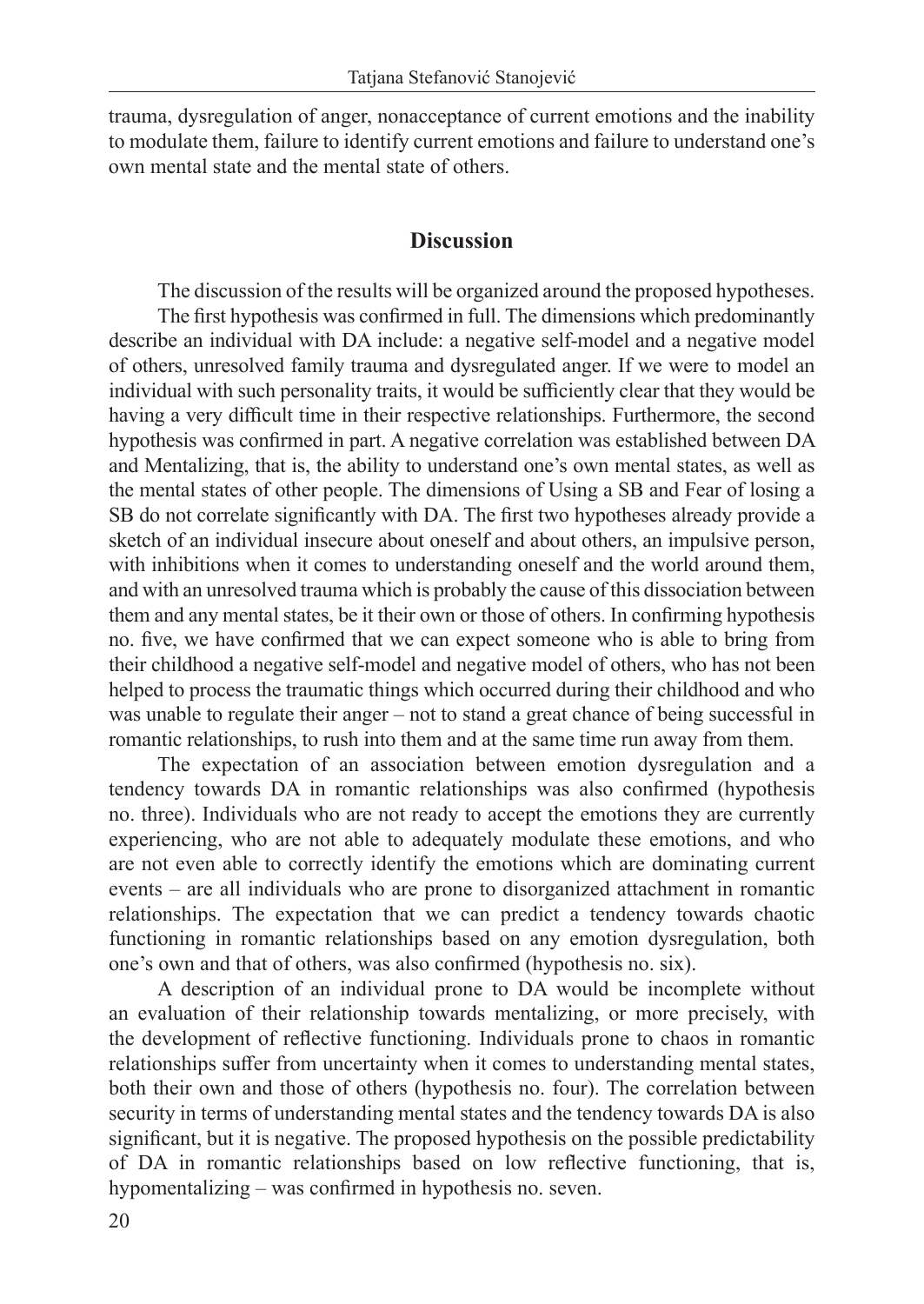# **Conclusion and possible implications**

To conclude: 1) the tendency towards DA in romantic relationships is association with four dimensions of affective attachment (the negative self-model and negative model of others, unresolved family trauma and dysregulation of anger); 2) the tendency towards DA in romantic relationships is associated with emotion dysregulation (nonacceptance of current emotions, the inability to modulate emotions and behavior, and lack of success in their identification); 3) the tendency towards DA in romantic relationships is associated with low expressed reflective functioning, that is, the inability to understand both one's own mental states and the mental states of others; 4) based on the dimensions of affective attachment (a negative self-model and negative model of others, unresolved family trauma and dysregulation of anger) it is possible to predict the tendency towards DA in romantic relationships; 5) based on the extent of dysregulation, it is possible to predict a tendency towards DA in romantic relationships; and 6) based on the extent of reflective functioning, it is possible to predict a tendency towards DA in romantic relationships.

Based on the obtained results we will attempt to, instead of a conclusion, sketch the love life of an individual prone to DA. Individuals who have grown up with DA experience their internal world as a dark and intimidating corridor. As chaos, as fear. From this corridor they live in, they do not see a way out, nor do they have a strategy which would lead them into the light of day. Over time, it is precisely the life of crisis and chaos that becomes the only thing they know and the only way they know how to live (a negative self-model, unresolved family trauma).

Individuals with DA naturally yearn for a romantic relationship, yearn to be loved, to be taken care of, to be saved. In their desire to be led out of the dark, they search for a partner. They find him – or even more often the partner finds them. However, the lesson they carry from their childhood instructs them that the most important thing is not to recognize the emotion which is being manifested by their significant other (inhibition of mentalizing), as these emotions can be unbearably painful or intimidating. When a partner enters their life and begins displaying love, attention, affection – they are on unfamiliar territory. They know they should be feeling joy and a final sense of security, but all they actually feel is fear of the unknown and the anxiety which overwhelms them, since there is the possibility of them being led out of the dark into the (frightening) light of day.

What do they do in that case? Well, in short, we could say that they sabotage the romantic relationship that they had craved so much in a variety of different ways. For example, they announce their *dilemma* to their partner in an incoherent and nonunderstandable way, as they cannot do it any better. When their partner is confused by this and becomes distant, they find evidence that he does not care enough for them, and that he should not have been trusted (a negative model of others), and so they leave him. There are also more complex modalities. Individuals with DA are prone to, at the mere hint of more subtle emotions towards their partner, impulsively or almost obsessively begin to search for their partner's flaws, so as to diminish their sense of guilt when they leave him, to find a reason for the anticipated experience of being rejected (emotion dysregulation). It happens that they select partners who are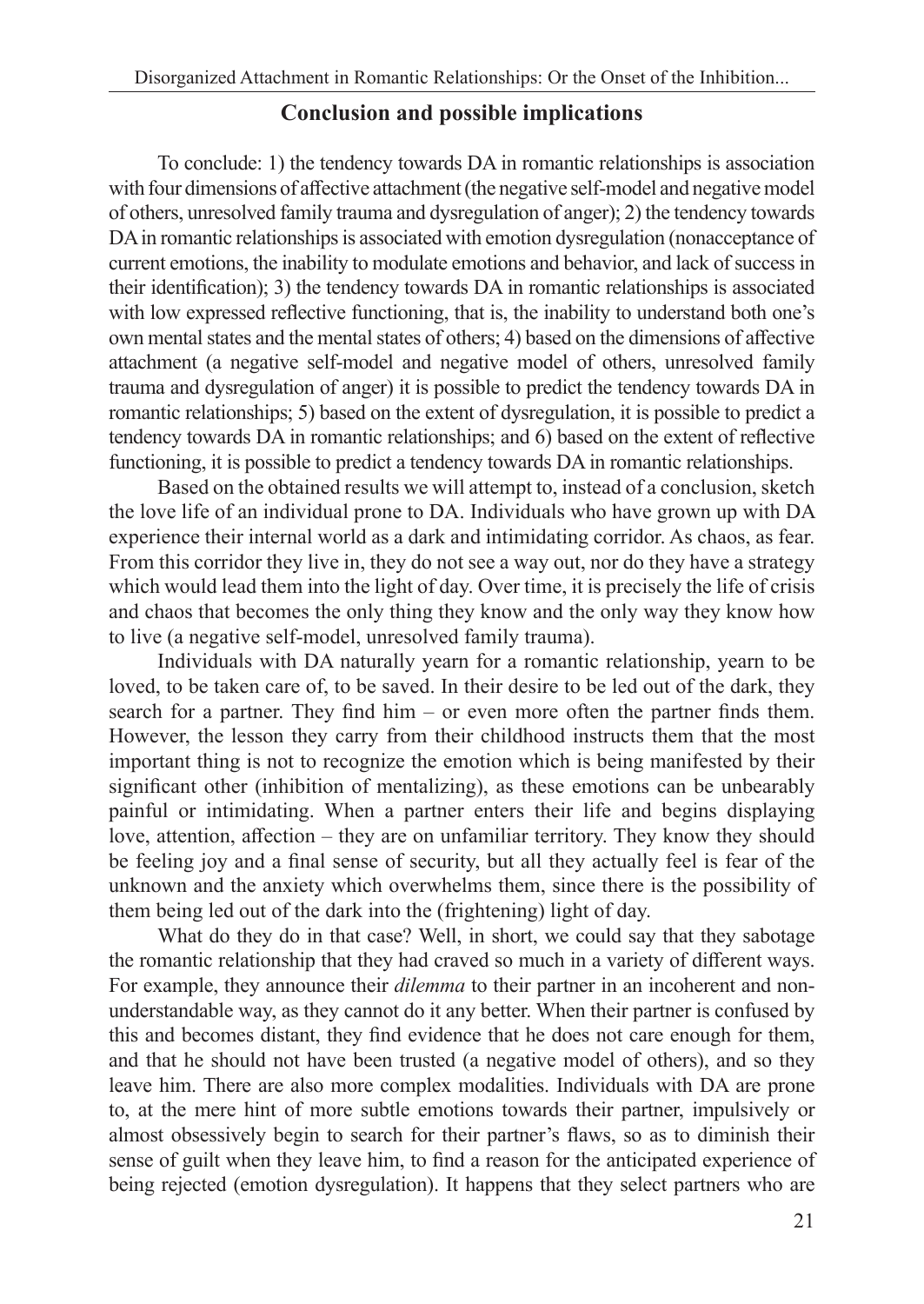unavailable, they fight for them, and when they finally have them, they conclude that the person in question was not as worthy as they had initially thought, otherwise he would not have allowed himself to be seduced. They decide that it was all not worth it. The modalities are numerous, but what is common is the inability to predict emotional reactions, even to correctly identify them (emotion dysregulation). After each of these attempts to establish a stable love affair, they return to the good old chaos, and the only thing they are certain of is that they will repeat this once again, one way or another. In a word: disorganized attachment is also called the shattered self (Gregg, 2016).

#### **References**

- Ainsworth, M. D. S., Blehar, M. C., Waters, E., & Wall, S. N. (1978). *Patterns of attachment: A psychological study of the strange situation*. Hillsdale, NJ: Erlbaum.
- Ainsworth, M. D. S., & Wittig, B., A. (1969). Attachment and exploratory behavior of one-year-olds in a strange situation. In B. M. Foss (Ed.), *Determinants of infant behavior* (Vol. 4, pp. 111–136). London: Methuen.
- Allen, J. G., Fonagy, P., & Bateman, A. W. (2008). *Mentalizing in clinical practice*. Washington, DC: American Psychiatric Pub.
- Bender, P. K., Sømhovd, M., Pons, F., Reinholdt-Dunne, M. L., & Esbjørn, B. H. (2015). The impact of attachment security and emotion dysregulation on anxiety in children and adolescents. *Emotional and Behavioural Difficulties*, *20*(2), 189–204.
- Carpenter, R. W., & Trull, T. J. (2013). Components of emotion dysregulation in borderline personality disorder: A review. *Current psychiatry reports*, *15*(1).
- Fonagy, P., Luyten, P., Moulton-Perkins, A., Lee, Y. W., Warren, F., Howard, S., ... & Lowyck, B. (2016). Development and validation of a self-report measure of mentalizing: The reflective functioning questionnaire. *PLoS One*, *11*(7).
- Feeney, J. A., & Noller, P. (1990) Attachment style as a predictor of adult romantic relationships*. Journal of Personality and Social Psychology*. 58 (2), 281–291.
- Fonagy, P., & Target, M. (1997). Attachment and reflective function: Their role in selforganization. *Development and psychopathology*, *9*(4), 679–700.
- Fonagy, P., Target, M., Steele, H., & Steele, M. (1998). *Reflective functioning manual: Version 5 for application to adult attachment interviews*. Unpublished manuscript, University College, London, England.
- Gratz, K. L., & Roemer, L. (2004). Multidimensional assessment of emotion regulation and dysregulation: Development, factor structure, and initial validation of the difficulties in emotion regulation scale. *Journal of psychopathology and behavioral assessment*, *26*(1), 41–54.
- Gregg, J. (2016, September 30). Relationships: The Disorganized Attachment Style [Web blog post]. Retrieved from https://www.aplaceofhope.com/relationships-thedisorganized-attachment-style/
- Hanak, N. (2004). Konstruisanje novog instrumenta za procenu afektivnog vezivanja kod adolescenata i odraslih [Construction of the new instrument for assessment of adult and adolescence attachment]. *Psihologija*, *37*(1), 123–142.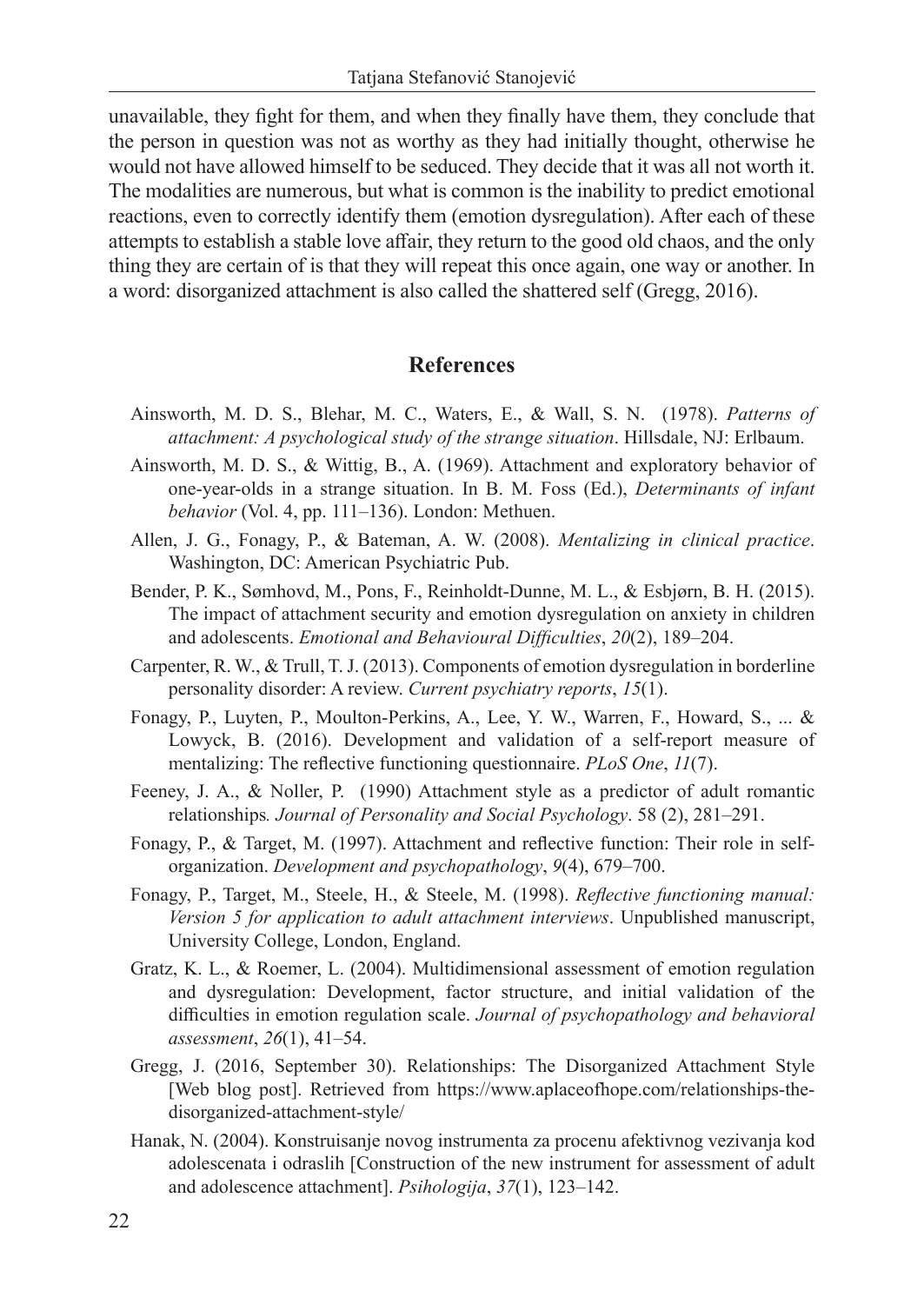- Hesse, E. (2008). The Adult Attachment Interview: Protocol, method of analysis, and empirical studies. In J. Cassidy & P. R. Shaver (Eds.), *Handbook of attachment: Theory, research, and clinical applications* (pp. 552–598). New York, NY: Guilford Press.
- Išpanović, V. (2007). Mentalno zdravlje i afektivna vezanost u detinjstvu [Mental health and affective attachment in childhood]. U N., Hanak i A. Dimitrijević (Ur.), *Afektivno vezivanje: teorija, istraživanja, psihoterapija* [*Affective attachment: Theory, research, psychotherapy*] (str. 67–81). Beograd: Fakultet za specijalnu edukaciju i rehabilitaciju.
- Lavender, J. M., Tull, M. T., DiLillo, D., Messman-Moore, T., & Gratz, K. L. (2015). Development and validation of a state-based measure of emotion dysregulation: The State Difficulties in Emotion Regulation Scale (S-DERS). *Assessment*, *24*(2), 1–13.
- Main, M., & Hesse, E. (1990). Parents' Unresolved Traumatic Experiences are related to Infant Disorganized Attachment Status: Is frightened/frightening parental behavior the linking mechanism? In M. T. Greenberg, D. Cicchetti, & E. M. Cummings (Eds.), *Attachment in the preschool years: Theory, research, and intervention* (pp. 161–182). Chicago, IL: University of Chicago Press.
- Main, M., Kaplan, N., & Cassidy, J. (1985). Security in infancy, childhood and adulthood: A move to the level of representation. In I. Bretherton & E. Waters (Eds.), *Growing Points of Attachment Theory and Research (Serial No.209). Monographs of the Society for Research in Child Development, 50,* 66–104.
- Main, M., & Solomon, J. (1986). Discovery of a new, insecure-disorganized/disoriented attachment pattern. In T. B. Brazelton & M. Yogman (Eds.), *Affective development in infancy* (pp. 95–124). Norwood, New Jersey: Ablex.
- Mitrović, M. (2016). *Dijagnostička procena afektivne i kognitivne komponente teorije uma, emocionalne empatije i afektivne vezanosti kod paranoidne shizofrenije* [*Diagnostic evaluation of affective and cognitive component of theory of mind, emotional empathy and attachment in paranoid schizophrenia*] (Neobjavljena doktorska disertacija). Filozofski fakultet Univerziteta u Nišu, Niš.
- Nedeljković, J., Stefanović Stanojević, T. i Kostić, A. (2012). Romansa kao stabilno iskustvo odraslih: pokušaj merenja [Romance as a stable adult experience: Attempt to measure]. *Godišnjak za psihologiju*, *9*(11), 25–42.
- Paetzold, R. L., Rholes, W. S., & Kohn, J. L. (2015). Disorganized attachment in adulthood: Theory, measurement, and implications for romantic relationships. *Review of General Psychology*, *19*(2), 146–156.
- Shemmings, D., & Shemmings, Y. (2011). *Understanding disorganized attachment: Theory and practice for working with children and adults*. London: Jessica Kingsley.
- Stefanović Stanojević, T., & Tošić Radev, M. (2017). Disorganized Attachment: or Transgenerational Trauma Transmission. In J. Opsenica Kostić, M. Tošić Radev, D. Todorović, & A. Pešikan (Eds.), *International Thematic Proceedia: Contemporary psychology and practice*, (pp. 55–71). Niš: Filozofski fakultet.
- Stefanović Stanojević, T., Tošić Radev, M. i Stojilković, A. (2018*)*. *Strah je najgore mesto: studija o ranoj trauma iz ugla teorije afektivne vezanosti* [*Fear is the worst place: A study on early trauma from the perspective of attachment theory*]. Beograd: Centar za primenjenu psihologiju.